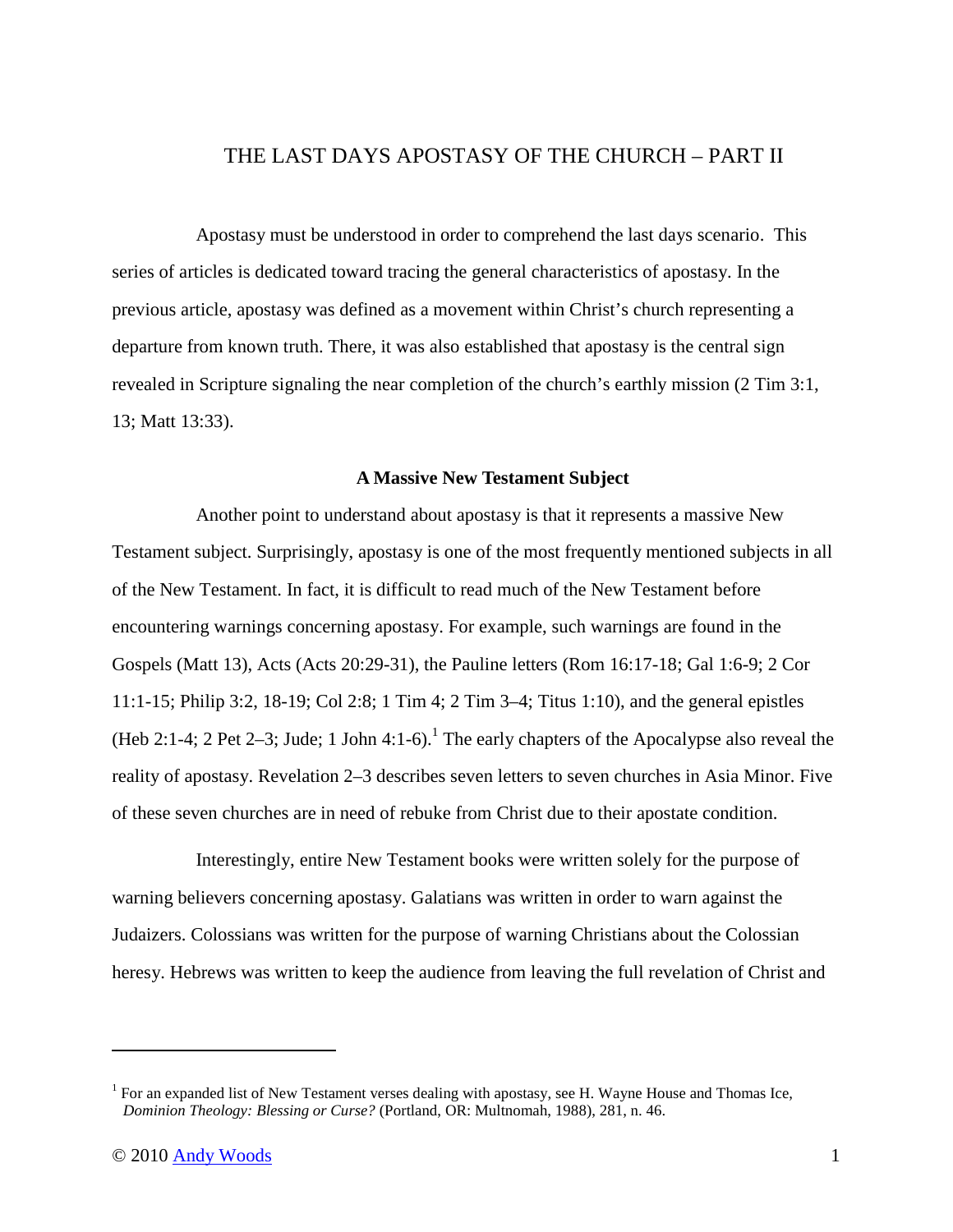lapsing backwards into Judaism. Both Jude and 2 Peter were written as warnings concerning apostasy.

Sadly, despite the abundance of New Testament material dealing with the subject of apostasy, very few modern Christians have ever heard a sermon on apostasy from their local church. Perhaps the reason for this omission has to do with the subject's negativity. Because apostasy is not a positive subject, many preachers avoid it. It is far easier for pastors to talk about something positive, practical, or relevant than it is to warn of the inherent dangers associated with apostasy.

### **Apostasy Concerns Every Major Doctrine**

Yet another point to understand is that warnings against apostasy pertain to every major doctrine. What will the apostates deny? Is there any doctrine that will be left off the "chopping block"? Are there any doctrines that are so essential to the heart of Christianity and considered so precious that no apostate would dare deny them? The answer is a resounding "no!" The New Testament reveals that apostates will deny "the faith" (1 Tim 4:1). Notice the definite article in front of the word faith. In other words, the apostates will even deny the very faith of Christianity. Apostates will also deny God (Jude 4). 2 Peter 2:1 predicts a denial of both Christ and His atoning death when it says, "denying the master who bought them." The apostates will also deny "sound doctrine" (2 Tim 4:3).

They will similarly deny God's role in creation (2 Pet 3:5). The verb *thelō*, which means to "whish" or "desire,"<sup>2</sup> in this verse expresses the apostates' desire to push God out of their thinking when contemplating creation. The NKJV well captures this idea when it translates 2 Pet 3:5 as follows: "For this they *willfully forget*: that by the word of God the heavens were of old, and the earth standing out of water and in the water" (italics added). Not only will the

<u>.</u>

<sup>&</sup>lt;sup>2</sup> Walter Bauer, *A Greek-English Lexicon of the New Testament and Other Early Christian Literature*, 3rd ed., ed. Frederick William Danker (Chicago: University of Chicago Press, 2000), 447.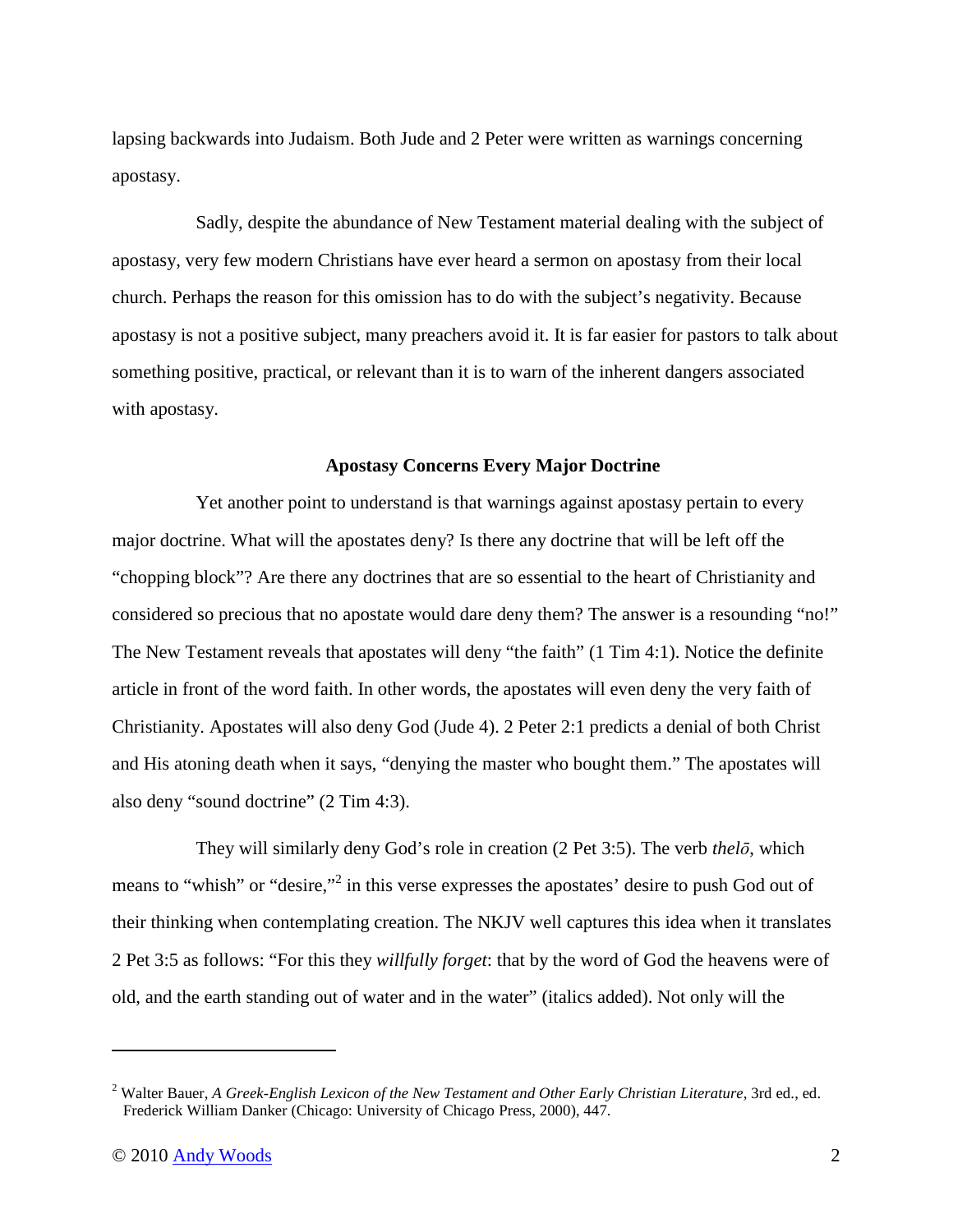apostates deny God's role in creation, but they will also deny His future return. 2 Peter 3:4 records the apostates asking, "Where is the promise of His coming?" Despite the fact that the return of Christ is embraced by virtually all of Christendom's creeds and confessions, Scripture predicts that the apostates will even deny this important doctrine. We are seeing this prophecy being fulfilled today with the resurgence of preterism, which takes prophecies that have traditionally been understood as futuristic and instead argues for their historic or past fulfillment. Full preterists even go so far as to say that there is no such thing as a future Second Coming since *all* Bible prophecy has been fulfilled in the past.<sup>3</sup>

The New Testament predicts that the apostates will even tamper with the doctrine of the resurrection. One would think that at least this doctrine would be off limits since Christianity collapses if Christ has not been resurrected. Paul explained, "and if Christ has not been raised, then our preaching is in vain, your faith also is in vain" (1 Cor 15:14). However, Paul elsewhere explained that the apostates would have little respect even for the resurrection and its implication. He noted, "Among them are Hymenaeus and Philetus, men who have gone astray from the truth saying that *the resurrection has already taken place*, and they upset the faith of some" (2 Tim 2:17-18, italics added). Thus, the preceding discussion indicates that there are no doctrinal "sacred cows" as far as the apostates are concerned. The New Testament predicts that everything that can be denied will be denied.

## **An Internal Matter**

Another characteristic of apostasy is that it is primarily internal. Toward the end of his third missionary journey, Paul made a stop at Miletus, which is an Asia Minor seaport near Ephesus. It is there that he had the opportunity to address the elders of the church at Ephesus. In this magnificent address as recorded in Acts 20:18-35, Paul unfolded grand ecclesiologic

 $\overline{a}$ 

<sup>3</sup> For a refutation of the preterist position, see Tim LaHaye and Thomas Ice, eds., *The End Times Controversy* (Eugene, OR: Harvest, 2003).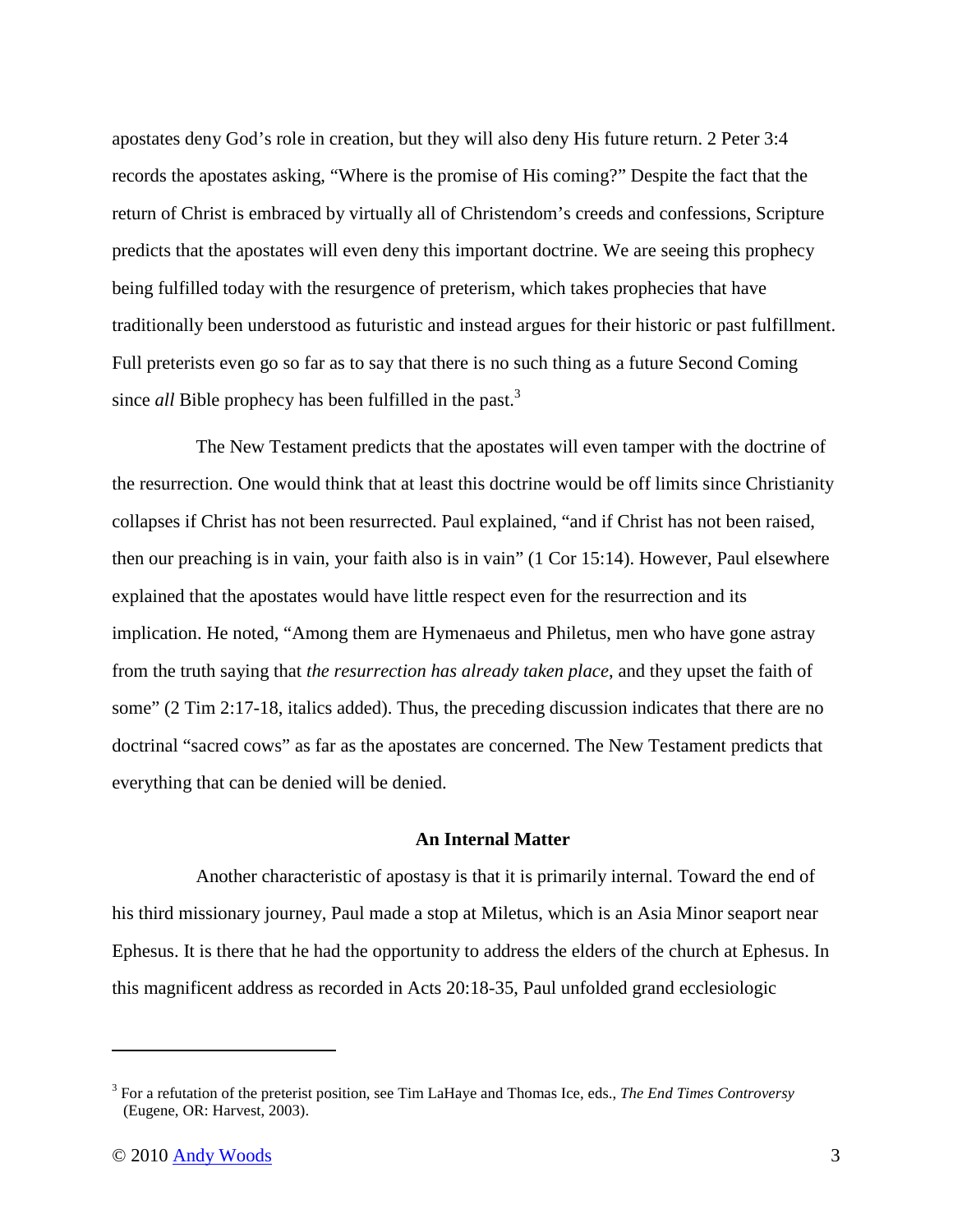principles designed to govern the ministries of the Ephesian elders as they attempted to shepherd Christ's church at Ephesus. In this discourse, Paul also sounded the alarm concerning apostasy. Apparently, Paul was serious about this subject since he had warned the Ephesian elders about it both day and night, with tears, for a period of three years (Acts 20:31).

As Paul depicted the characteristics of apostasy, he also noted its internal character. He said, "I know that after my departure savage wolves will come in among you, not sparing the flock. And *from among your own selves* men will arise, speaking perverse things, to draw away the disciples after them" (Acts 20:29-30; italics added). Jude also noted the internal character of apostasy. He explained, "For certain persons *have crept in unnoticed*" (Jude 4, italics added). Thus, these verses indicate that apostasy is not something that takes place outside of the four walls of the church. Rather, it is a reality that takes place within her midst. When one looks for apostasy, he should not look for it in the unsaved world. Instead he should look for it behind pulpits, in Christian publications, and even in Christian schools.

#### **Apostasy Knows No Limits**

Another characteristic of apostasy is that it knows no limits. The very people or groups that one would initially think would not be involved in apostasy are sometimes the very ones "leading the charge" into apostasy. For example, Exodus 32:1-10 indicates that while Moses was on Mount Sinai for a 40-day period receiving God's Law, the children of Israel at the base of Mount Sinai quickly apostatized by constructing a golden calf. What is most shocking about this event is that the ringleader of this apostasy was none other than the high priest Aaron. Similarly, Judges 17–18 records a wandering Levite who helped introduce the first instance of idolatry into the land of Israel after the conquest under Joshua. This idolatry was first introduced into a household and then an entire tribe (Dan). Again, what is startling about this story is that the Levite responsible for these actions was none other than Jonathan, who was the son of Gershom or the grandson of Moses (Judges 18:30).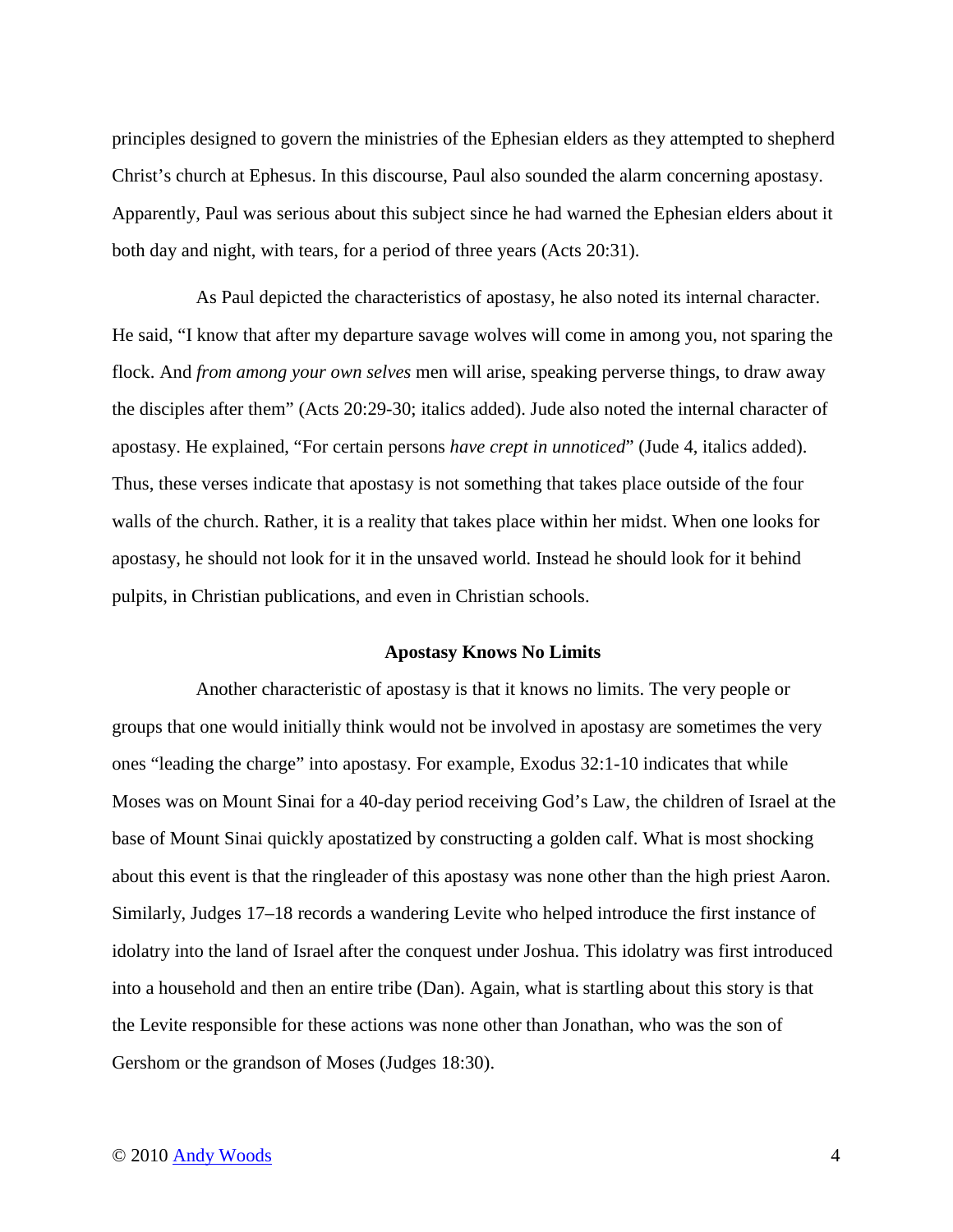A New Testament example of apostasy is found in Rev 2:4-5 where Christ charged the church at Ephesus with having left its first love. Apparently, this sin represented a severe departure in Christ's eyes since He threatened to take away from the Ephesians their lampstand or sphere of influence unless they returned to Him. It is again surprising to observe that it was none other than the church of Ephesus involved in this departure. Paul founded the church at Ephesus on his third missionary journey during a three-year stay in Ephesus. Ephesus had been the recipient of the ministries of Apollos, Priscilla and Aquila, Timothy, and even John.<sup>4</sup> Ephesus also had three letters addressed to her. Each of these letters eventually became part of the New Testament canon (Eph, 1–2 Tim). Yet, despite this solid theological foundation, Ephesus eventually departed from Christ. In sum, one would never have guessed that Aaron, Jonathan, and Ephesus would have ever been involved in apostasy. Yet these are the very ones who led in the area of apostasy.

Therefore, no one is immune from apostasy. This fact is evidenced by the following rules given at the foundation of a well-known Christian school.

> Let every student be plainly instructed and earnestly pressed to consider well the main end of his life and studies is to know God and Jesus Christ which is eternal life (John 17:3) and therefore to lay Christ in the bottom as the only foundation of all sound knowledge and learning. And seeing the Lord only giveth wisdom, let everyone seriously set himself by prayer in secret to seek it of Him (Prov. 2, 3). Everyone shall exercise himself in reading the Scriptures twice a day that he shall be ready to give such an account of his proficiency therein.<sup>5</sup>Most people are amazed to

<u>.</u>

<sup>4</sup> Robert G. Gromacki, *New Testament Survey* (Grand Rapids: Baker, 1974), 133.

<sup>5</sup> Rules of Harvard in 1636; quoted in David Barton, *Original Intent* (Aledo, TX: Wall Builder Press, 1996), 81.